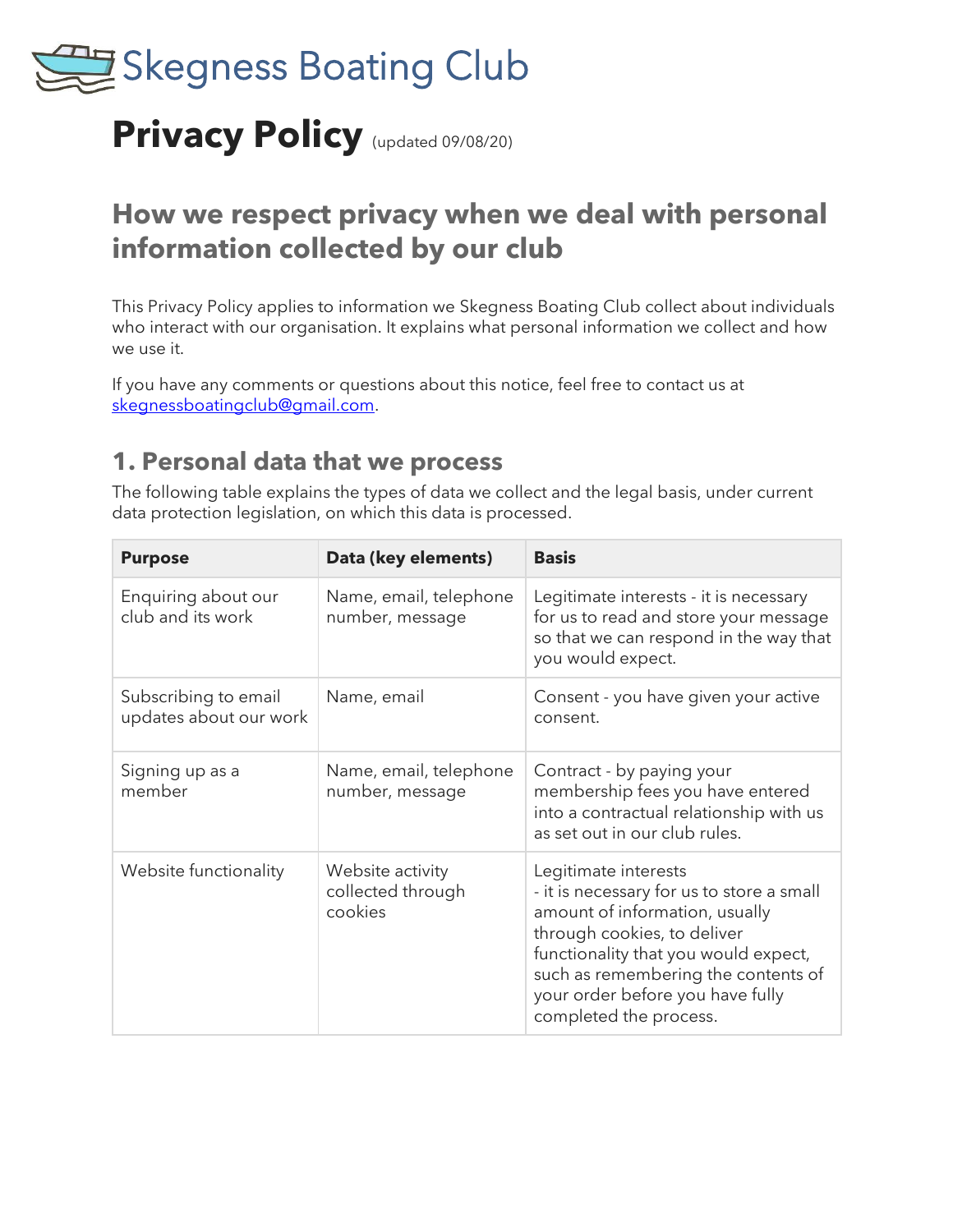## **2. How we use your data**

We will only use your data in a manner that is appropriate considering the basis on which that data was collected, as set out in the table at the top of this policy.

For example, we may use your personal information to:

- reply to enquiries you send to us;
- handle donations or other transactions that you initiate;
- where you have specifically agreed to this, send you marketing communications by email relating to our work which we think may be of interest to you.

#### **3. When we share your data**

We will only pass your data to third parties in the following circumstances:

- you have provided your explicit consent for us to pass data to a named third party;
- we are using a third party purely for the purposes of processing data on our behalf and we have in place a data processing agreement with that third party that fulfils our legal obligations in relation to the use of third party data processors; or
- we are required by law to share your data.

In addition, we will only pass data to third parties outside of the EU where appropriate safeguards are in place as defined by Article 46 of the General Data Protection Regulation.

## **4. How long we keep your data**

We take the principles of data minimisation and removal seriously and have internal policies in place to ensure that we only ever ask for the minimum amount of data for the associated purpose and delete that data promptly once it is no longer required.

Where data is collected on the basis of consent, we will seek renewal of consent at least every three years.

## **5. Rights you have over your data**

You have a range of rights over your data, which include the following:

- Where data processing is based on consent, you may revoke this consent at any time and we will make it as easy as possible for you to do this (for example by putting 'unsubscribe' links at the bottom of all our marketing emails).
- You have the right to ask for rectification and/or deletion of your information.
- You have the right of access to your information.
- You have the right to lodge a complaint with the Information Commissioner if you feel your rights have been infringed.

A full summary of your legal rights over your data can be found on the Information Commissioner's website here: https://ico.org.uk/